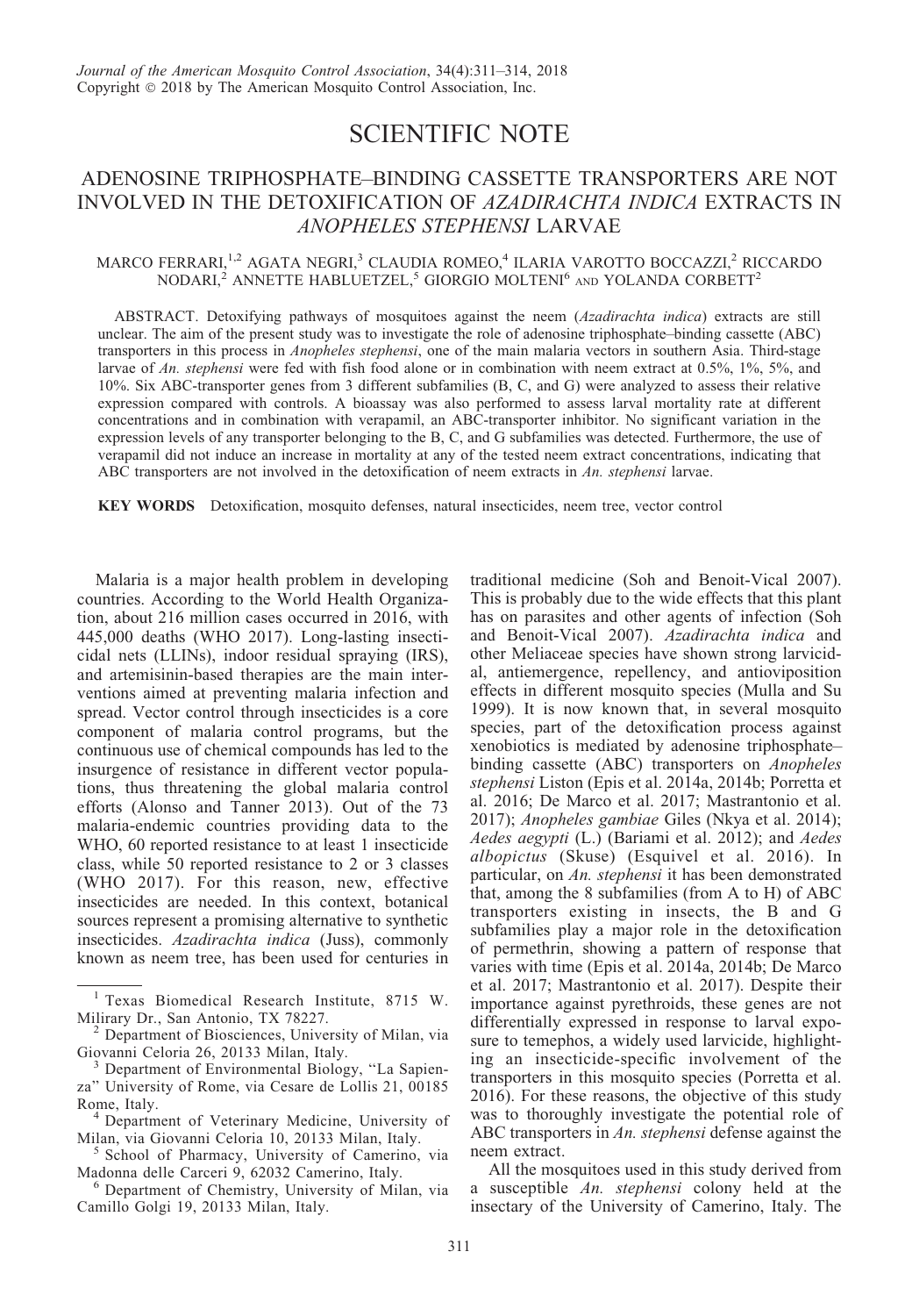colony is maintained at standard conditions (28  $\pm$ 18C, 85% relative humidity, 12:12 h light:dark photoperiod) and fed with fish food (FF) (Tetra, Melle, Germany). Third-stage larvae of the test mosquito were used for bioassays and molecular analysis, as described by Epis et al. (2014a, 2014b). Experimental groups were fed with FF containing neem seed extract (FF  $+$  neem) at different concentrations: 0.5%, 1%, 5%, and 10%. To obtain these concentrations, A. indica seeds were crushed and homogenized to 1 g FF in 50 ml chloroform (Sigma-Aldrich, St. Louis, MO), mixed for 10 min, and then evaporated at a reduced pressure  $(37^{\circ}C, 3)$ mmHg) with a Büchi R 200 rotavapor. The powder obtained was left at room temperature for 24 h.

For the bioassay, 5 groups of on average 25 3rd instars (range: 24–28) were put in 100 ml of spring water and fed with  $FF + neem$  at different concentrations (0%, 0.5%, 5%, and 10%), alone or in combination with a sublethal dose of the inhibitor verapamil (100  $\mu$ M), as reported in previous studies (Epis et al. 2014a, 2014b). Verapamil is a blocker of calcium channels that competes with toxic compounds for the extrusion by transmembrane pumps. Control groups with FF alone or verapamil with FF were included. Mortality was assessed every 24 h for 3 days.

To investigate the effect of different treatments on larval mortality, we ran a generalized linear mixed model with Poisson error structure, using the number of dead larvae as dependent variable and considering replicates as a residual-type random component. We explored the effect on the response variable of the concentration of neem extract (i.e., 0%, 0.5%, 1%, 5%, 10%), addition of verapamil (yes/no), time of treatments (24, 48, or 72 h) and their 2nd-order interactions. The initial number of larvae of each replicate was included in the model as a covariate. Interactions were excluded from the final model when they were found nonsignificant. Interpretation of effects with more than 2 levels was based on pairwise *t*-tests of differences of least square means, applying the Tukey correction for multiple comparisons. The analyses were carried out through PROC GLIMMIX in SAS/STAT 9.4 software (SAS Institute Inc., Cary, NC).

We analyzed the expression of 6 genes known to encode for ABC transporters in An. stephensi (AnstABCB2, AnstABCB3, AnstABCB4, AnstABCBmember6, AnstABCG4, AnstABCC11). The expression profile of these genes in the larvae was evaluated after 0.5, 24, 48, and 72 h of treatment at different neem concentrations. The RNA extraction, cDNA synthesis, and quantitative real time polymerase chain reaction (RT-PCR) were performed following the protocol described by Epis et al. (2014a, 2014b) to determine cycle threshold (Ct) values and relative expression levels for each gene. Two different genes, RPS7 and GAPDH, were used as reference genes to normalize the relative expression. To detect any significant effect of neem

treatment on the expression of ABC genes, RT-PCR data were analyzed through nonparametric Wilcoxon 2-sample tests, due to the nonnormal distribution of some samples (Yuan et al. 2006). For each of the 6 genes and each of the dose–time combinations, differences in  $\Delta$ Ct (Ct<sub>target</sub> – Ct<sub>housekeeping</sub>) between treated and control (i.e., dose 0) samples were compared. Estimates of  $\Delta\Delta$ Ct values and their 95% confidence limits were obtained through the Hodges–Lehman method. All the analyses were carried out using PROC NPAR1WAY in  $SAS^{\circ}$  9.4 Software (SAS Institute).

Statistical analysis of bioassay data revealed that mortality of larvae (Fig. 1) increased significantly with time  $(F_{2,18} = 41.4; P < 0.0001)$  and at higher concentrations of insecticide (F<sub>4,36</sub> = 16.8; P < 0.0001), with no interaction between the 2 explanatory variables. In detail, time had a continuous positive effect on mortality, with the highest proportion of dead larvae recovered at 48-h posttreatment. Comparing mortality at subsequent concentrations of neem extract, the number of dead larvae was higher at 1% as compared with 0.5% ( $P_{\text{adi}}$ )  $= 0.025$ ) and at 10% to 5% concentration ( $P_{\text{adj}} =$ 0.038), while there was no significant difference between controls and 0.5% and between 1% and 5%. These results are in accord with those presented in previous studies on the effect of neem extract on mosquito larvae (Vatandoost and Vaziri 2004, Dua et al. 2009). However, addition of verapamil had no effect on larval mortality, either as a single factor or in interaction with the neem extract (both  $P > 0.13$ ). This lack of differential mortality suggests that ABC transporters are not involved in the cellular response of An. stephensi to neem extracts. Porretta and colleagues (2016) obtained similar results treating An. stephensi larvae with the insecticide temephos alone or in combination with verapamil. Their study failed to detect any effect of the inhibitor on larval mortality, excluding the role of the transporters in temephos detoxification. On the other side, Epis et al. (2014a) used verapamil in combination with permethrin to demonstrate ABC's involvement against pyrethroids. The combined treatment could lower the 50% lethal dose from 0.137 mg/liter (permethrin alone) to  $0.025$  mg/liter (permethrin  $+$  verapamil). Their mortality results were supported by RT-PCR data, showing a differential expression of the genes analyzed, in particular ABCG4 and ABCmember6. The overexpression peak of these 2 genes was detected after 6 h exposure, but the up-regulation persisted after 24 h. The other genes taken into account were down-regulated or not differentially expressed at the different time points (Epis et al. 2014a, 2014b; De Marco et al. 2017). In the present study, the analysis of RT-PCR data did not reveal any effect of neem treatment on ABC genes' expression: treated sample  $\Delta$ Ct values were not significantly different from controls, for any of the 6 target genes and any of the dose–time combinations (all  $P >$ 0.05). Gene expression analysis confirmed the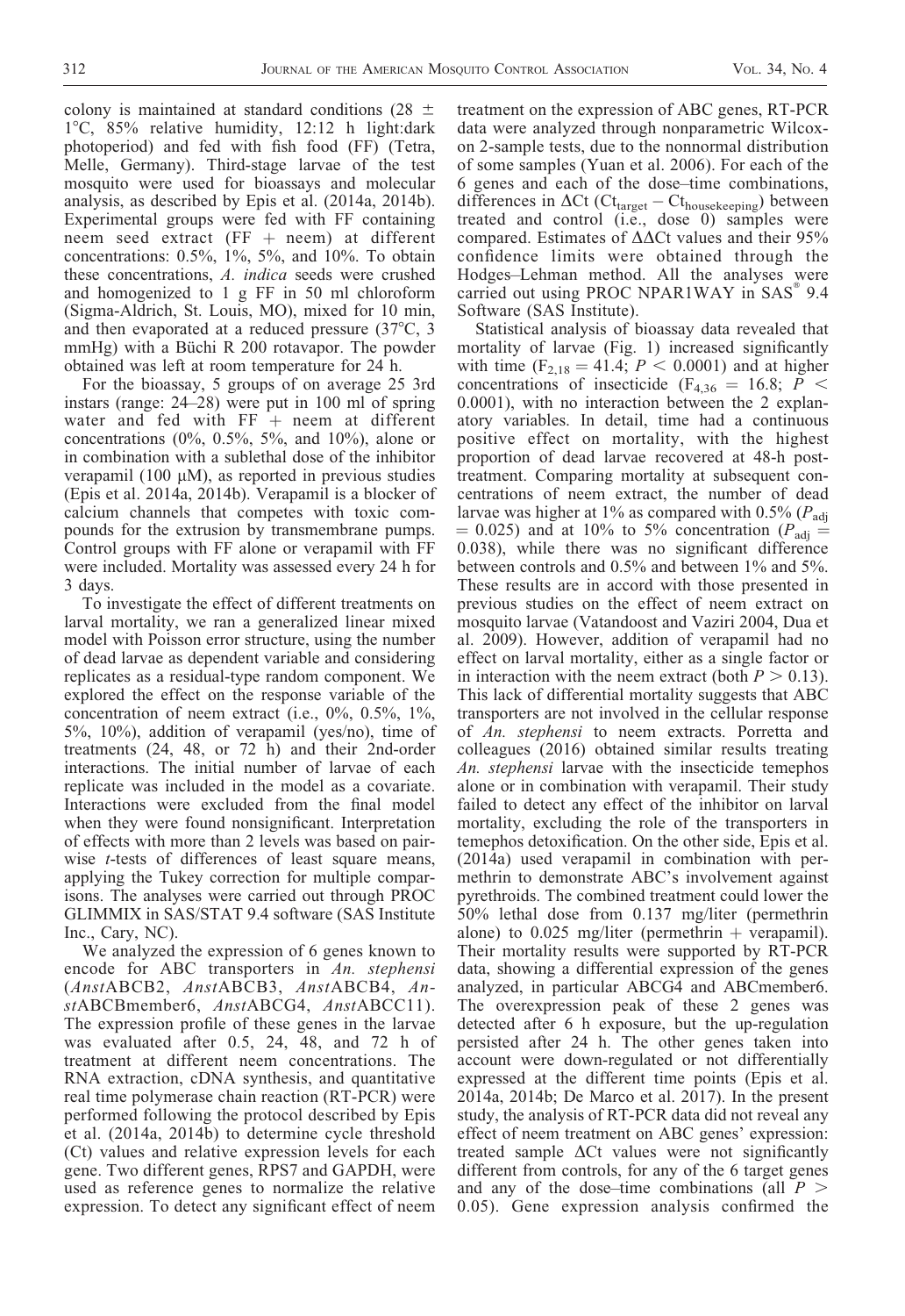

Fig. 1. Proportion of dead larvae at different times and insecticide concentrations, with (blue bars) and without (red bars) verapamil addition. Error bars indicate standard errors.

bioassay data, demonstrating that ABC transporters were not involved in the cellular response of An. stephensi to neem extracts. Also, similar expression results were shown by Porretta et al. (2016), where none of the investigated genes were differentially expressed after temephos exposure. All together, these results indicate that different compounds can induce different responses in the An. stephensi ABC transporters.

In conclusion, the present study demonstrates that the analyzed ABC transporters are not involved in response/defense to neem extracts in An. stephensi larvae. However, we cannot exclude other mechanisms involved in neem extract's detoxification, and, for this reason, further investigations are needed to clarify the response of An. stephensi. In particular, future studies should focus on phase I and phase II detoxification enzymes, such as cytochrome P450, carboxylesterases, UDP-glucoronosyltransferases, and glutathione S-transferases, known to be differentially expressed in response to various xenobiotics used for vector control.

Funding for this project was provided by the Italian Ministry of Education, University and Research (MIUR) (Prin 2012 protocol 2012T85B3R).

## REFERENCES CITED

- Alonso PL, Tanner M. 2013. Public health challenges and prospects for malaria control and elimination. Nat Med 19:150–155.
- Bariami V, Jones CM, Poupardin R, Vontas J, Ranson H. 2012. Gene amplification, ABC transporters and cytochrome P450s: unravelling the molecular basis of pyrethroid resistance in the dengue vector, Aedes aegypti. PLoS Negl Trop Dis 6:e1692.
- De Marco L, Sassera D, Epis S, Mastrantonio V, Ferrari M, Ricci I, Comandatore F, Bandi C, Porretta D, Urbanelli S. 2017. The choreography of the chemical defensome

response to insecticide stress: insights into the Anopheles stephensi transcriptome using RNA-Seq. Sci Rep 7:41312.

- Dua VK, Pandey AC, Raghavendra K, Gupta A, Sharma T, Dash AP. 2009. Larvicidal activity of neem oil (Azadirachta indica) formulation against mosquitoes. Malar J 8:124–129.
- Epis S, Porretta D, Mastrantonio V, Comandatore F, Sassera D, Rossi P, Cafarchia C, Otranto D, Favia G, Genchi C, Bandi C, Urbanelli S. 2014a. ABC transporters are involved in defense against permethrin insecticide in the malaria vector Anopheles stephensi. Parasit Vectors 7:349–355.
- Epis S, Porretta D, Mastrantonio V, Urbanelli S, Sassera D, DeMarco L, Mereghetti V, Montagna M, Ricci I, Favia G, Bandi C. 2014b. Temporal dynamics of the ABC transporter response to insecticide treatment: insights from the malaria vector Anopheles stephensi. Sci Rep 4:7435.
- Esquivel CJ, Cassone BJ, Piermarini PM. 2016. A de novo transcriptome of the Malpighian tubules in non-bloodfed and blood-fed Asian tiger mosquitoes Aedes albopictus: insights into diuresis, detoxification, and blood meal processing. Peer J 4:e1784.
- Mastrantonio V, Ferrari M, Epis S, Negri A, Scuccimarra G, Montagna M, Favia G, Porretta D, Urbanelli S, Bandi C. 2017. Gene expression modulation of ABC transporter genes in response to permethrin in adults of the mosquito malaria vector Anopheles stephensi. Acta Trop 171:37–43.
- Mulla MS, Su T. 1999. Activity and biological effects of neem products against arthropods of medical and veterinary importance. J Am Mosq Control Assoc 15:133–152.
- Nkya TE, Akhouayri I, Poupardin R, Batengana B, Mosha F, Magesa S, Kisinza W, David JP. 2014. Insecticide resistance mechanisms associated with different environments in the malaria vector Anopheles gambiae: a case study in Tanzania. Malar J 13:28–42.
- Porretta D, Epis S, Mastrantonio V, Ferrari M, Bellini R, Favia G, Urbanelli S. 2016. How heterogeneous is the